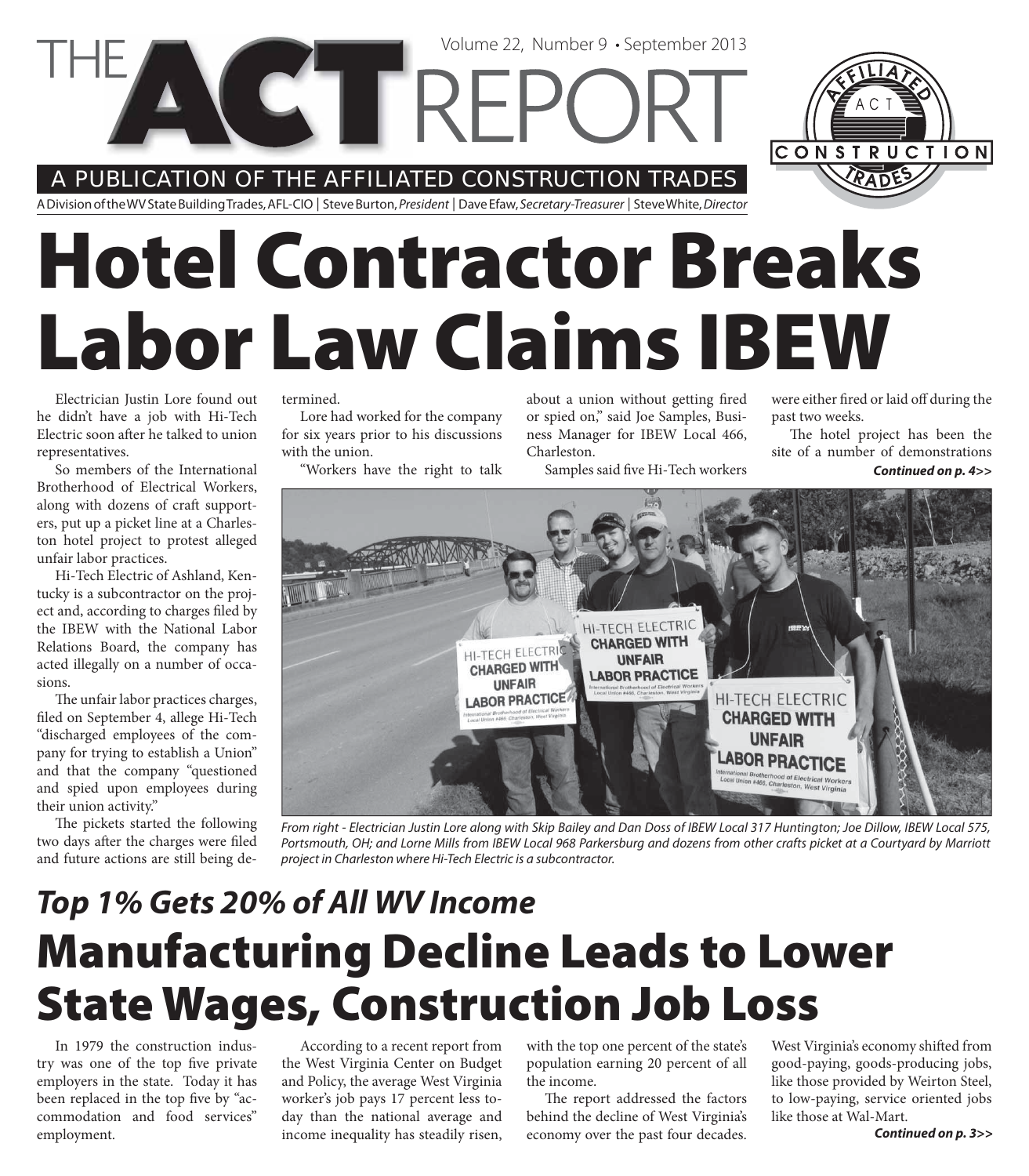### **OSHA Announces New Silica Standards**

New standards aimed at lowering worker exposure to silica have been proposed by OSHA.

Silica is known to cause lung cancer, silicosis, and related disease which kills hundreds of workers and sickens thousands each year, many who are in the construction industry.

Exposure to airborne silica dust occurs in operations involving cutting, sawing, drilling and crushing of concrete, brick, block and other stone products and in operations using sand products, such as in glass manufacturing, foundries and sand blasting.

"The proposed rule uses common sense measures that will protect workers' lives and lungs — like keeping the material wet so dust doesn't become airborne," said Dr. David Michaels, assistant secretary of labor for occupational safety and health in an agency press release. "It is designed to give employers flexibility in selecting ways to meet the standard."

The proposed rulemaking includes two separate standards — one for general industry and maritime employment, and one for construction.

The agency currently enforces 40-year-old permissible exposure limits (PELs) for crystalline silica in general industry, construction and shipyards that are outdated, inconsistent between industries and do not adequately protect worker health. The proposed rule brings protections into the 21st century.

The proposed rule includes a new exposure limit for respirable crystalline silica and details widely used methods for controlling worker exposure, conducting medical surveillance, training workers about silicarelated hazards and recordkeeping measures.

Almost 80 years ago the Hawks Nest Tunnel project near Charleston left hundreds and perhaps thousands of workers dead from exposure from

### **Operating Engineers Help Create New T-Ball Field**



Shane Cooper, a member of Operating Engineers Local 132, operates a bulldozer as part of a volunteer effort building a t-ball field for the Vinson Little League in west Huntington.

Local 132 Business Manager Tommy Plymale and Training Coordinator Chuck Parker were also on hand in mid-August to help get the job done. "We were happy to help out and volunteer so area kids have a place to play t-ball," said Plymale.

Walker Machinery donated the equipment and fuel for the project.

silica dust.

"Even 80 years ago they knew about the deadly consequences but decided it was easier to get more workers than protect the ones they had," said Gary Tillis, Business Manager for the Laborers in WV.

"These regulations are long overdue."

OSHA will accept public comments on the proposed rule for 90 days following publication in the Federal Register, followed by public hearings.

Once the full effects of the rule are realized, OSHA estimates the results would save nearly 700 lives per year and prevent 1,600 new cases of silicosis annually.

Additional information on the proposed rule, including a video; procedures for submitting comments and the public hearings can be found at www.osha.gov/silica.

A web site focused on how to work safely around silica based products can be found at http://www.silica-safe.org/

**ANNOUNCEMENT OF APPRENTICESHIP OPPORTUNITIES**

### **CHARLESTON JATC OF PLUMBERS & PIPEFITTERS LOCAL UNION 625**

|                                                              | <b>WHERE TO APPLY:</b>                                                                                                                                               | 3601 James Ave, Charleston, WV                                                                                    |  |
|--------------------------------------------------------------|----------------------------------------------------------------------------------------------------------------------------------------------------------------------|-------------------------------------------------------------------------------------------------------------------|--|
|                                                              | <b>WHEN TO APPLY:</b>                                                                                                                                                | October 1st, 2nd and 3rd<br>October 8th, 9th and 10th<br>Applications will only be given out on listed days       |  |
|                                                              | <b>HOURS TO APPLY:</b>                                                                                                                                               | 8:00 AM to 11:00 PM, 1:00 PM to 3:30 PM<br>On listed days only                                                    |  |
| (\$35.00 APPLICATION FEE, WHEN YOU PICK UP YOUR APPLICATION) |                                                                                                                                                                      |                                                                                                                   |  |
| MINIMUM QUALIFICATIONS AS FOLLOWS:                           |                                                                                                                                                                      |                                                                                                                   |  |
|                                                              | AGE:                                                                                                                                                                 | 17 years of age at the time of application, and must be<br>18 years of age, prior to being indentured by the JATC |  |
|                                                              | <b>EDUCATION:</b>                                                                                                                                                    | High School Diploma or G.E.D.                                                                                     |  |
|                                                              | PHYSICAL:                                                                                                                                                            | Must be physically able to perform the work of the trade.<br>A Drug test will be required                         |  |
|                                                              | <b>DRIVERS' LICENSE:</b>                                                                                                                                             | Must have valid WV Driver's license or State ID                                                                   |  |
|                                                              | <b>APTITUDE:</b>                                                                                                                                                     | Must score standard level on able test administered by<br>the WV Job service                                      |  |
|                                                              | A copy of the applicant's birth certificate, high school transcript of grades, high<br>school diploma or G E D. DD2-14 Form (if former Military), and valid driver's |                                                                                                                   |  |

school diploma or G.E.D., DD2-14 Form (if former Military), and valid driver's license or State ID will be requested at the time of application.

{ONLY COPIES WILL BE ACCEPTED}

The Recruitment, selection, employment and training of apprentices shall be without discrimination because of race, color, religion, national origin or sex. The JATC will take affirmative action to provide equal opportunities in apprenticeship and training and will operate the apprenticeship program as required under Title 29 of the code of federal regulations, Part 30.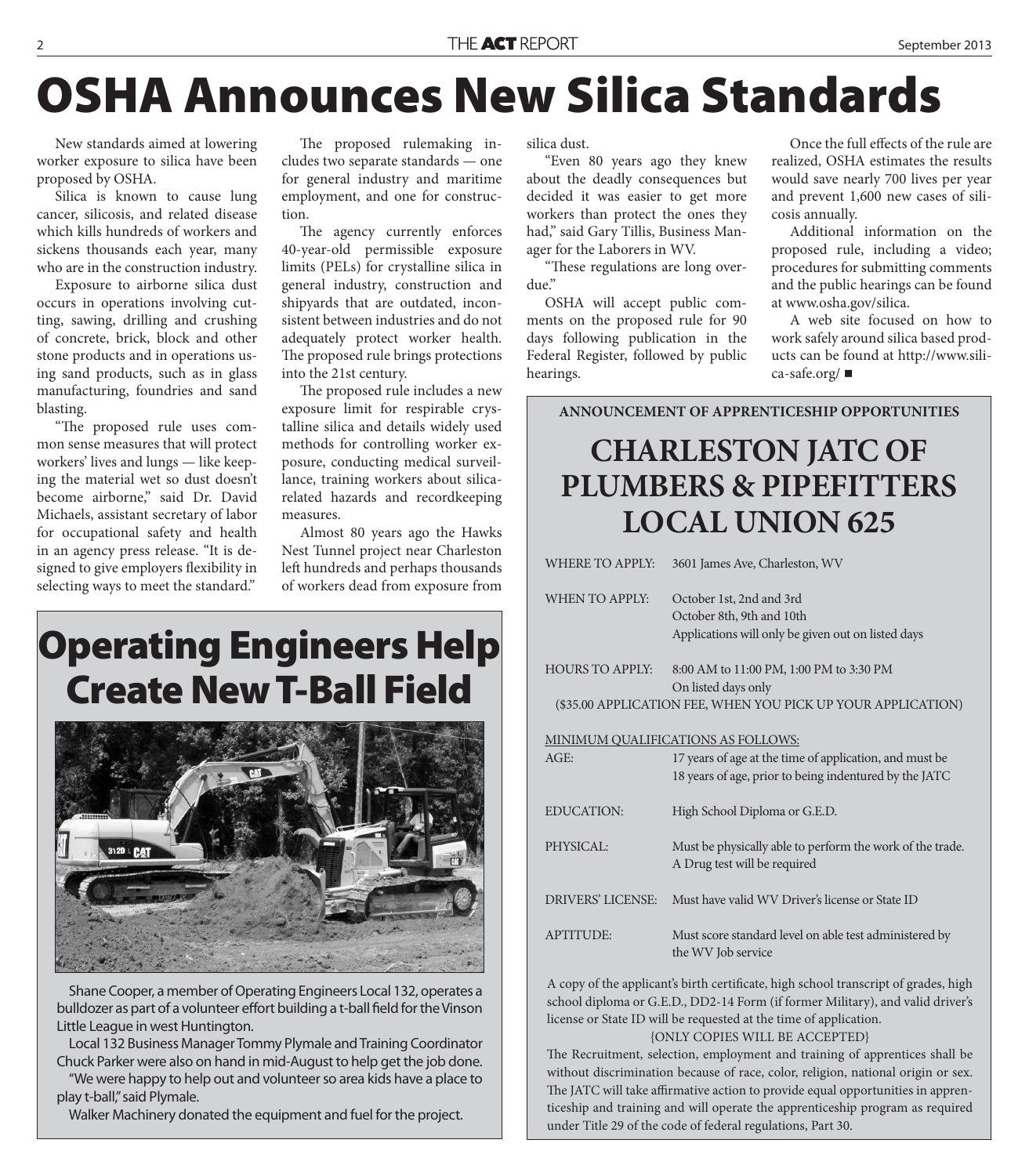### **Beckley Veterans Hospital Site of Protest** *New Jersey Contractor Gets \$10 Million Project*

Trades members took to the streets to protest the use of out-ofstate labor at the Beckley Veteran's Administration Medical Center.

Two projects with a combined value of \$10 million went to Seawolf Construction based in New Jersey.

Seawolf has been unwilling to talk to the Trades about using local workers and subcontractors for the project.

"...contractors who gain an advantage by disregarding our laws are hard to beat."

#### **Wayne Rebich**

#### ACT Representative

An investigation led by ACT's Wayne Rebich has learned that Seawolf is not following state law regarding contractor licensing and wage bonding.

The WV Division of Labor issued a cease and desist order.

Rebich wonders if Seawolf and their out-of-state subcontractors are paying applicable payroll taxes as well.

"We can compete if there is a level playing field," said Rebich. "But contractors who gain an advantage by disregarding our laws are hard to beat."

Rebich claims their electrical, mechanical and masonry subcontractors are from South Carolina, Florida and New Jersey.

Painters Representative Jerry

Scarbro has been trying to find out for weeks if Seawolf has selected contractors for their painting and interior work but hit a wall.

"I ended up having to file a Freedom of Information request just to ask a simple question, and then the VA denied my request for subcontractors saying it was a trade secret," said Scarbro.

Representatives at the VA have been less than helpful when it comes

to enforcing state law or encouraging local hiring.

"The Building Trades has a solid history of working with veteran's, like our Helmet's-to-Hardhat's program," said Rebich. "The VA in return does little to help our folks get a job, and that just doesn't make sense."

A variety of crafts have participated in the demonstrations that started in late August and have continued into September.



Craft representatives from numerous trades showed up at the Beckley VA in late August to protest millions in construction contracts going to New Jersey based Seawolf Construction and their numerous out-of-state contracts.

### *Manufacturing Decline Leads to Job Loss*

#### *Continued from Page 1*

Deindustrialization has resulted in major negative consequences for many industries in West Virginia, including the construction industry.

In 1979, West Virginia outperformed the nation in several key economic indicators, including higher medium and average wages, stronger economic output, less income inequality, higher unionization, and better employment benefits like health care and pensions.

Today, the real median hourly wage is about 80 cents less than the national average and almost \$1 less

than it was in 1979.

In 1979, the state's largest privatesector industry was manufacturing, with over 131,000 workers or 21 percent of the state's private sector workforce.

Today, only seven percent of private-sector employment, or about 52,000 workers, is manufacturing.

Construction employment has also fallen by 2,621 jobs since 1979. However if construction employment had kept pace with the service sector an additional 10,983 jobs might have been created between 1979 and 2011.

"What the public doesn't realize is our members from the construction industry work in manufacturing plants all the time, and when manufacturing declines we have less places to work," said Dave Efaw, Secretary-Treasurer of the WV State Building Trades.

"Replacing good paying manufacturing and construction jobs with those at Wal-Mart hurts our communities simply because the pay is so much lower and benefits are so much less."

The report also looked at the rela-

tionship between union membership and wages.

"Unions play a significant role in bargaining for higher wages and better benefits for workers. It is no coincidence that the growth in income inequality and the decline in wages have coincided with declining union membership."

Decline in employer sponsored pensions and health care also followed the decline in manufacturing and union membership.

The entire report is available at: http://www.wvpolicy.org/